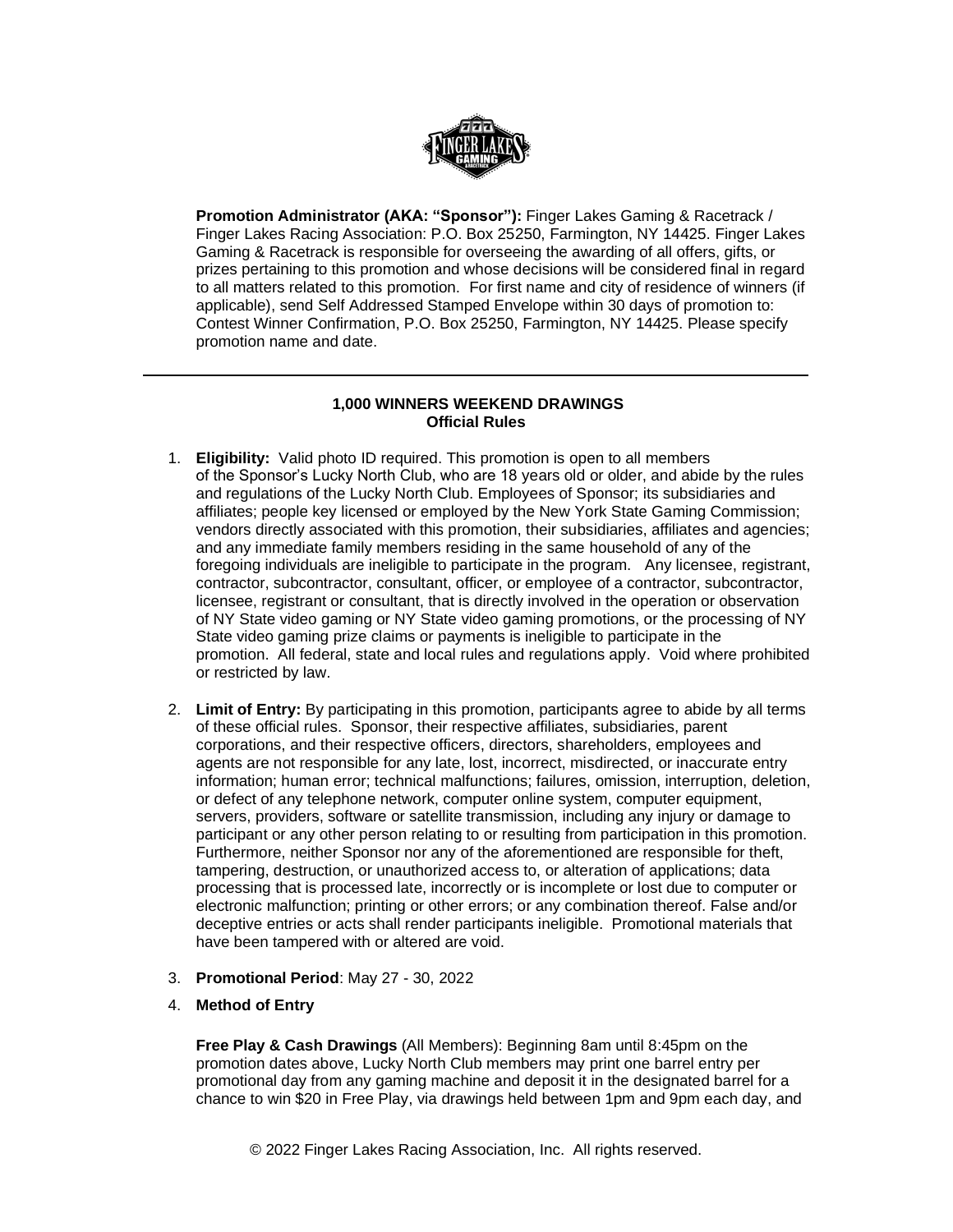a chance to win \$1,000 cash, via 9:15pm drawings each night. If cash drawing winner is not present, cash prize shall be \$500.

No duplicates, reproductions, or facsimiles will be accepted. Sponsor reserves the right to delay drawing selections and promotion engagement due to certain unforeseeable issues, until such time as the promotion may proceed.

A valid photo ID must be presented to a Lucky North Club Representative to receive any cash prize in this promotion.

# 5. **Offer / Prizes:**

Free Play drawings: \$20 in Free Play (1,000 winners over four-day period) Cash drawings: \$1,000 cash (one winner per day; four cash winners total)

# 6. **Restrictions:**

Drawings: All drawn tickets for free play (claimed and unclaimed) will remain outside the barrel and therefore may only be drawn once during the free play drawing period. However, all of those tickets shall be deposited back into the barrel prior to cash drawings each night. Barrel will be emptied following the conclusion of each full promotional date. Entries will not carry over to subsequent "1,000 Winner Weekend" promotional dates.

#### 7. **Drawing Methods:**

Cash Drawings: Barrel Drawing at 9:15pm each day.

Free Play Drawings: Barrel Drawings. Free play winners will be selected roughly every twenty minutes between 1pm and 9pm. Free play prizes are applied directly to winner accounts and must be redeemed by close of business on May 30.

# 8. **Definitions:**

Must Be Present (Cash Prizes): In order to be declared "present" for any cash drawings in this contest, selected winners must report (and properly identify themselves) to the designated contest associate(s) within ten (10) minutes of their initial winner's announcement.

- 9. **Restrictions**: Promotion announcements are intended to be heard only on the gaming floor. FLGR is not responsible for members who fail to hear any announcement pertaining to this promotion.
- 10. **Acceptance:** Valid identification must be presented, and/or PIN number entered, prior to receiving any offer, gift, or prize related to this promotion. Winners of prizes are subject to all restrictions, expiration dates and liabilities appearing in these rules. Winners may be subject to verification to ensure compliance with these official rules prior to receiving any prize related to this promotion. Any violation of these official rules may result in prize being withdrawn or void. Winners may be required to complete, execute and return an Affidavit of Eligibility/ Release of Liability, a Publicity Release, and a completed IRS W-9 form prior to receipt of a prize. Failure to return all required documents may result in the winner being disqualified and an alternate winner being selected. No substitution for any offer, gift, or prize relating to this promotion will be permitted unless otherwise stated in these official rules. If necessary due to unavailability, an item of equal or greater value may be awarded at the discretion of the Sponsor. Any offers, gifts, or prizes relating to